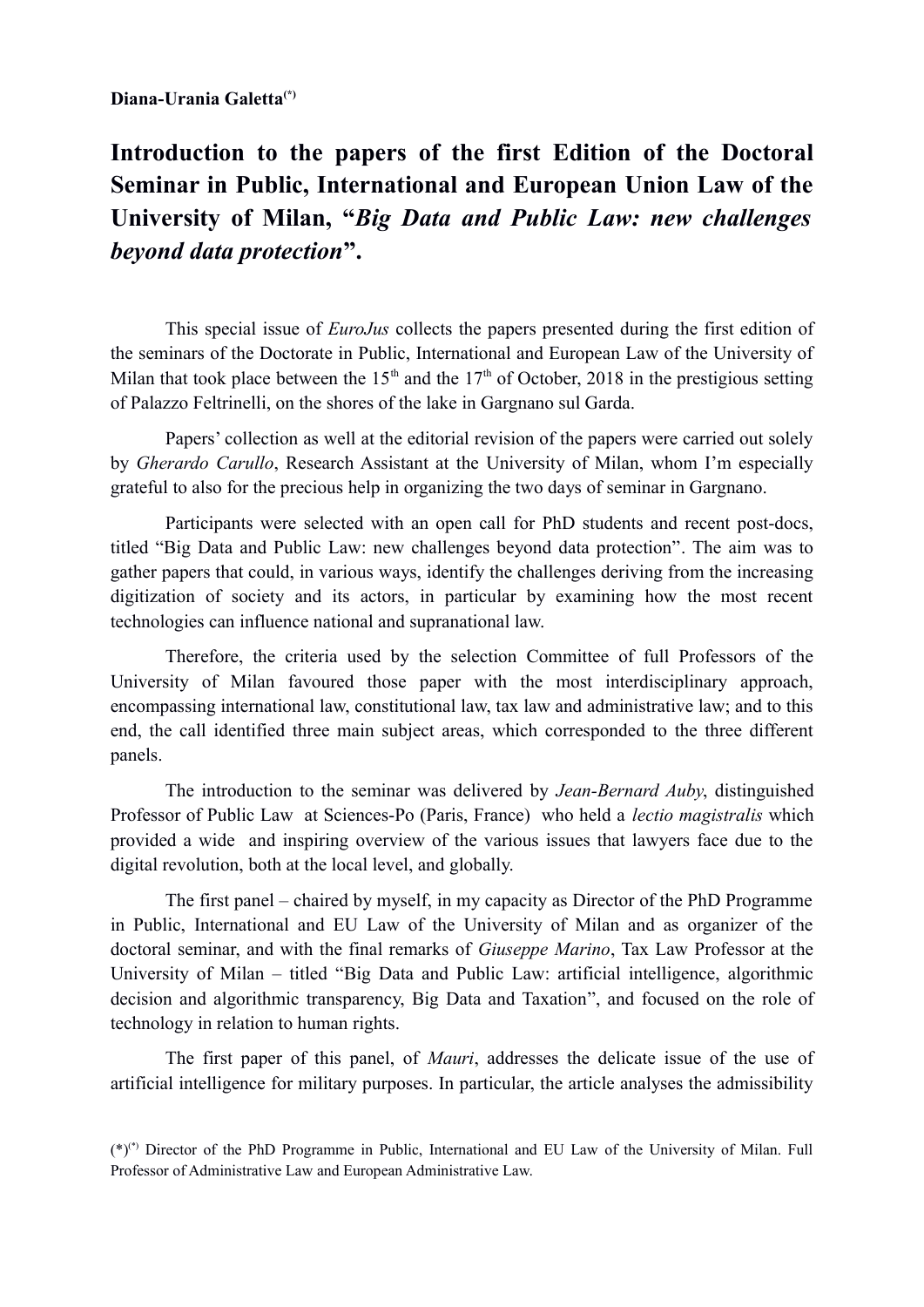of so-called Algorithmic Target Construction (ATC), in order to assess the legality of such instruments in relation to human rights.

The second paper, of *Dal Monte*, focuses on human rights, as well; its special focus is on whether, and to what extent, the use of big data can constitute a risk for the individual's self-determination and for the implementation of his/her fundamental rights. After an introduction on the notion of human dignity, the text unfolds through a comparative law analysis between Europe and the United States, thus evaluating how competition rules and antitrust powers of the public authorities can be used as a tool to protect (also) the rights of the individual.

On the tax law side, *Sut'*s paper analyses the challenges that increasing digitalization of the internal market poses for Member States and for European institutions. After a brief exposition of the new problems that the digital market poses under a tax law perspective, the author proposes an interesting analysis of the recent proposal for a Council Directive on the Common System of Digital Services.

To conclude the first panel, *Pitto*'s paper focuses on another very topical issue, namely electoral freedom and the use of big data as a tool for the dissemination of political messages. The actuality of the problem, and the enormous size of it, is approached through an interesting historical analysis, starting from the traditional means of political propaganda. The author stresses out what has actually changed with the new tools offered by Information and Communication Technologies (ICT); and, in particular, how the use of big data to convey messages on social media might have changed, or not, the traditional relationship between voters and their representatives.

The second panel – chaired by *Daniele Senzani*, Professor of Public Law at the University of Bologna, and with the final remarks of *Gabriele Della Morte*, Professor of International Law at the University of Milan-Cattolica – titled "Big Data and State Jurisdiction (The un-territoriality of Data): how centrality of territoriality is challenged by the present day dynamics governing the search and seizure of digitized information", and focuses on problems arising from the immateriality of digital assets, as well as the speed with which data move, and can be moved, from one nation to another.

*Cantekin*'s paper addresses specifically the problem of cross-border data transfers. The author begins by analyzing the case US v. Microsoft, and then the US Cloud Act. Based on these premises, the article focuses on the analysis of the opposing interests inherent in data management, the protection of individuals and free trade.

The second contribution to the panel, by *Piovesani*, focuses on data protection litigation. The author analyzes in particular Regulation 2016/679/EU, the General Regulation on Data Protection (so-called GDPR), and Regulation 2012/1215/EU, on jurisdiction and the recognition and enforcement of judgments in civil and commercial matters (so-called B1R). The author deals in particular with the problems related to the coordination of proceedings before different courts or tribunals, analyzing the discipline referred to in the GDPR and how it can be interpreted in light of the rules provided by B1R.